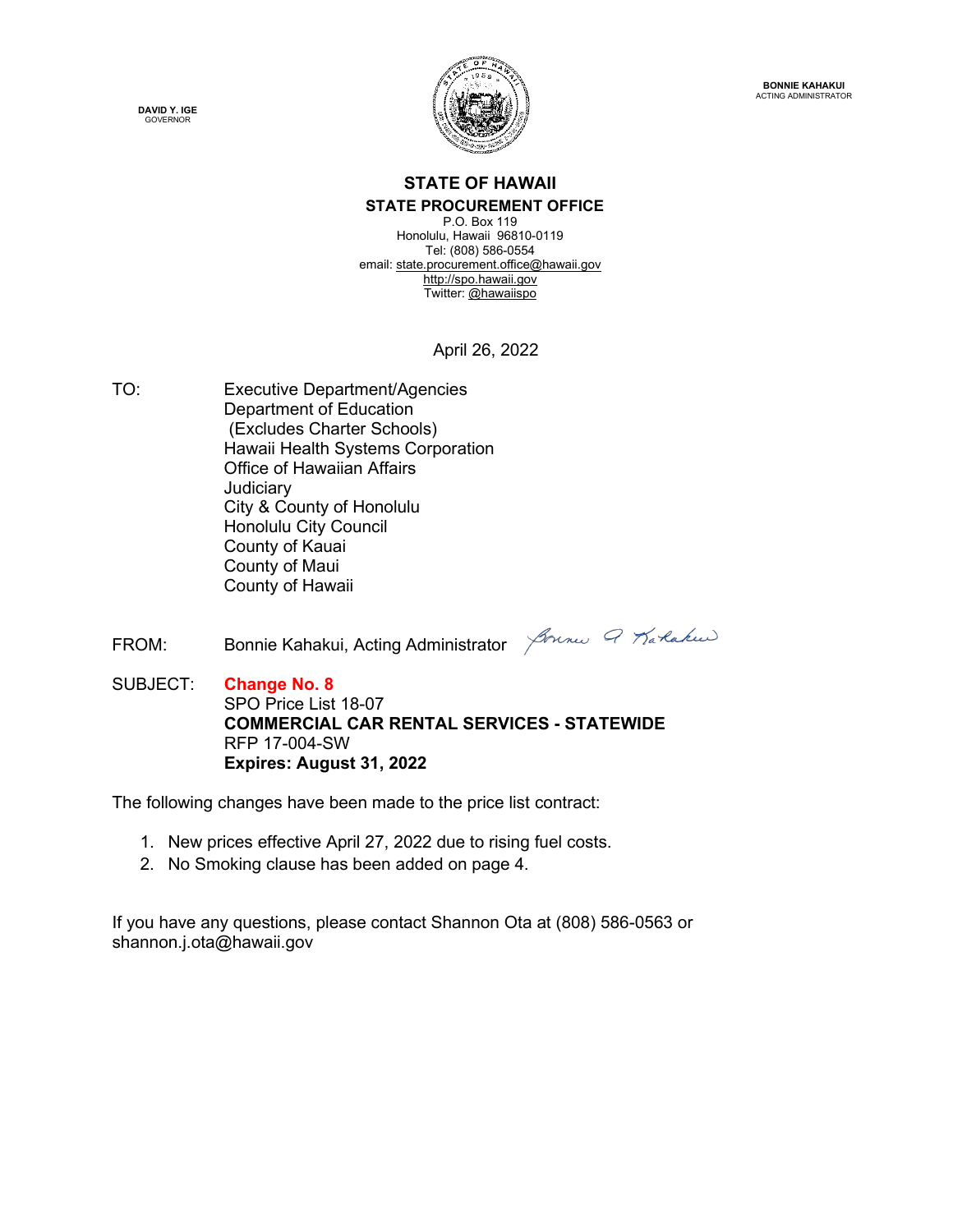## **STATE OF HAWAII STATE PROCUREMENT OFFICE**

**SPO Price List Contract No. 18-07 Includes Change No. 8 Effective: 4/27/2022**

**ALL SPO PRICE & VENDOR LIST CONTRACTS ARE FOR AUTHORIZED BUSINESS USE ONLY**

## **COMMERCIAL CAR RENTAL SERVICES - STATEWIDE**

(RFP-17-004-SW) **September 1, 2020 to August 31, 2022**

**GENERAL INFORMATION.** "Rental of cars shall be allowed where it would be impractical to obtain necessary transportation in government owned vehicles or privately owned vehicles on a mileage basis, and where public carriers are not available to the point to be visited." As stated in HAR Section 3-10-10(d)(1). A cost analysis should be done to determine if the cost and benefits of a car rental outweighs public transportation, taxis, airport, and/or hotel shuttle alternatives. Car rentals should not be used solely on the basis of convenience. As a reminder this **PRICE LIST IS FOR INTRA-STATE CAR RENTALS ONLY.**

**PARTICIPATING JURISDICTIONS** listed below **are required** to utilize this price list contract to make their reservations for intra-state car rental services.

Executive Departments/Agencies Department of Education (DOE) (Excludes Charter Schools) Hawaii Health Systems Corporation (HHSC) Office of Hawaiian Affairs (OHA) **Judiciary** City and County of Honolulu (C&C Honolulu) Honolulu City Council County of Kauai County of Maui County of Hawaii

**EXCEPTION TO THE PRICE LIST**. The participating jurisdictions are required to purchase from this price list contract, an exception may be granted when the price list contract does not meet the purchasing agency's needs. For this purpose, Executive Branch Department Heads (or as delegated by the department head) are granted the authority to make the exception approval. This procedure will allow departments to make their own determination when not practicable or advantageous to use the contract vendor(s). All other jurisdictions may create and instruct on their own policy and procedures for exemption from this contract.

All approvals shall be made prior to purchase. Purchases made after-the-fact, without prior approval, shall be processed as procurement violations through form SPO Form-016*, Procurement Violation: Report of Findings and Corrective Action and/or Request for After-the-Fact Payment Approval.*

Executive departments and participating jurisdictions may use form SPO-005, *SPO Price or Vendor List Contract Exception* as a template to record and file requests. Form SPO-005 may be edited to meet specific department needs. SPO forms are available on the SPO website at http://spo.hawaii.gov. Click on *Forms* on the main menu.

COMMERCIAL CAR RENTAL SERVICES SPO PL Contract No. 18-07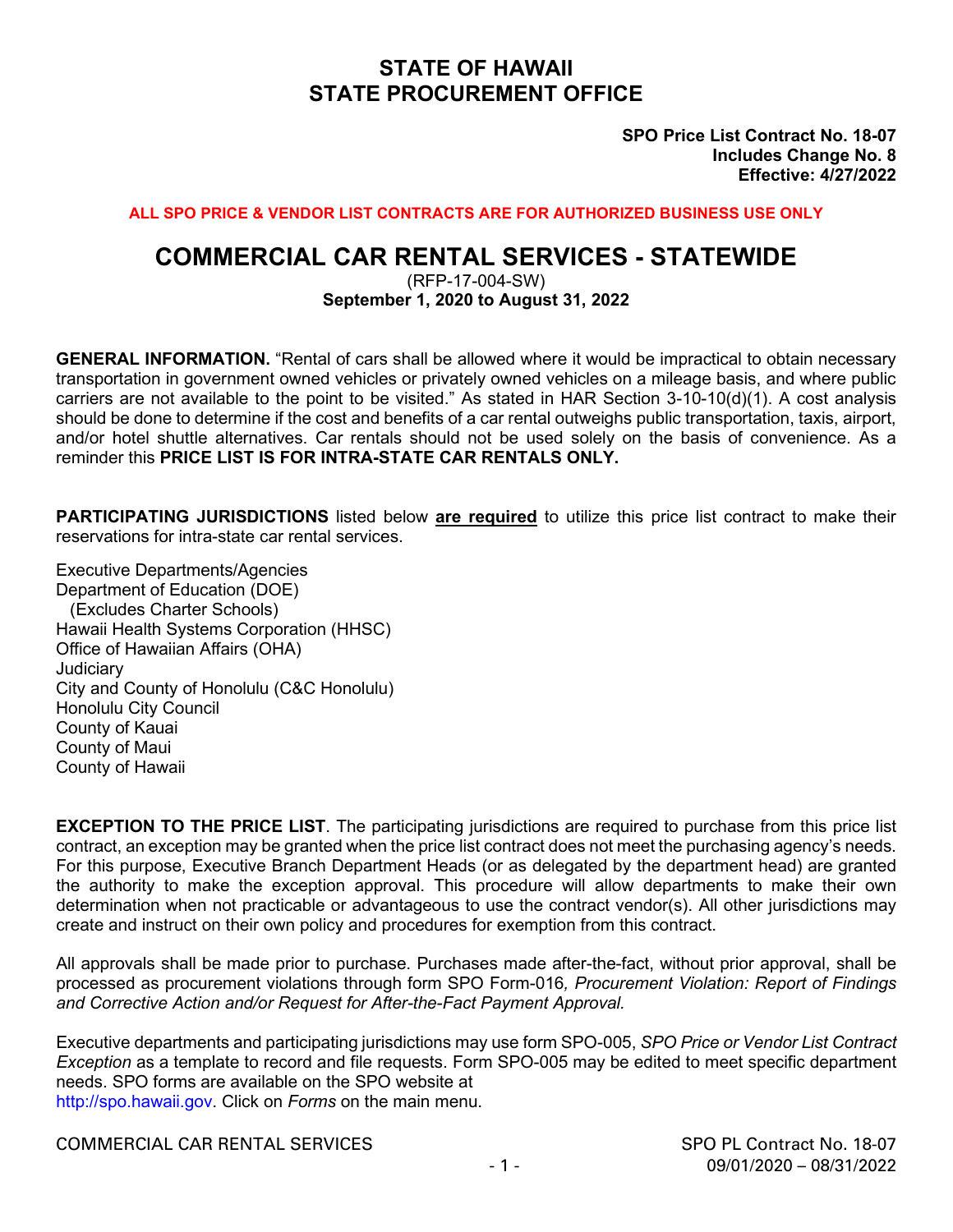When the price list contract is not used, agencies shall purchase using the applicable method of procurement and its procedures, such as small purchases or IFB.

**POINTS OF CONTACT.** Questions regarding the products listed, ordering, pricing, and status should be directed to the Contractor(s).

Procurement questions or concerns may be directed as follows:

| <b>Jurisdiction</b>                      | <b>Name</b>                           | <b>Phone</b>         | <b>FAX</b> | E-mail                                       |
|------------------------------------------|---------------------------------------|----------------------|------------|----------------------------------------------|
| Executive                                | Shannon Ota                           | 586-0563             | l586-0570  | shannon.j.ota@hawaii.gov                     |
| <b>DOE</b><br>(Excludes Charter Schools) | <b>Procurement Staff</b>              | 675-0130             | 675-0133   | G-OFS-DOE-Procurement@k12.hi.us              |
| <b>HHSC</b>                              | Nancy Delima                          | 359-0994             |            | ndelima@hhsc.org                             |
| <b>OHA</b>                               | <b>Christopher Stanley</b>            | 594-1833             | 1594-1865  | chriss@oha.org                               |
| Judiciary                                | Tritia Cruz                           | 538-5805             | 538-5802   | tritia.l.cruz@courts.hawaii.gov              |
| IC&C of Honolulu                         | <b>Procurement Specialist</b>         | 768-5535             | 768-3299   | bfspurchasing@honolulu.gov                   |
| Honolulu City Council                    | Kendall Amazaki, Jr.<br>Nanette Saito | 768-5084<br>768-5085 | 768-5011   | kamazaki@honolulu.gov<br>nsaito@honolulu.gov |
| County of Hawaii                         | Diane Nakagawa                        | 961-8440             |            | diane.nakagawa@hawaiicounty.gov              |
| County of Maui                           | Jared Masuda                          | 463-3816             |            | jared.masuda@co.maui.hi.us                   |
| County of Kauai                          | Ernest W. Barreira                    | 241-4295             | 241-6297   | ebarreira@kauai.gov                          |

**USE OF THIS PRICE LIST CONTRACT BY NONPROFIT ORGANIZATIONS.** Pursuant to HRS §103D-804, nonprofit organizations with current purchase of service contracts (HRS chapter 103F) have been invited to participate in the SPO price and vendor list contracts.

A listing of these nonprofit organizations is available at the SPO website: [http://spo.hawaii.gov.](http://spo.hawaii.gov/) Click on *For Vendors > Non-Profits > Cooperative Purchasing Program > View the list of qualifying nonprofits eligible to participate in cooperative purchasing.*

If a nonprofit wishes to purchase from an SPO price or vendor list contract, the nonprofit must obtain approval from each Contractor (participation must be mutually agreed upon, for example). A Contractor may choose to deny participation by a nonprofit. However, if a nonprofit and Contractor mutually agree to this arrangement, it is understood that the nonprofit will retain its right to purchase from other than an SPO price list Contractor(s).

**CONTRACTOR.** The following Contractor is authorized to provide intra-state Commercial Car Rental Services Statewide under SPO PL Contract No. 18-07.

| Company Name: | Panda Travel, Inc. |
|---------------|--------------------|
|               |                    |

- Contact: Charmaine Chan
- Address: 1017 Kapahulu Ave, Honolulu, HI 96816

COMMERCIAL CAR RENTAL SERVICES SPO PL Contract No. 18-07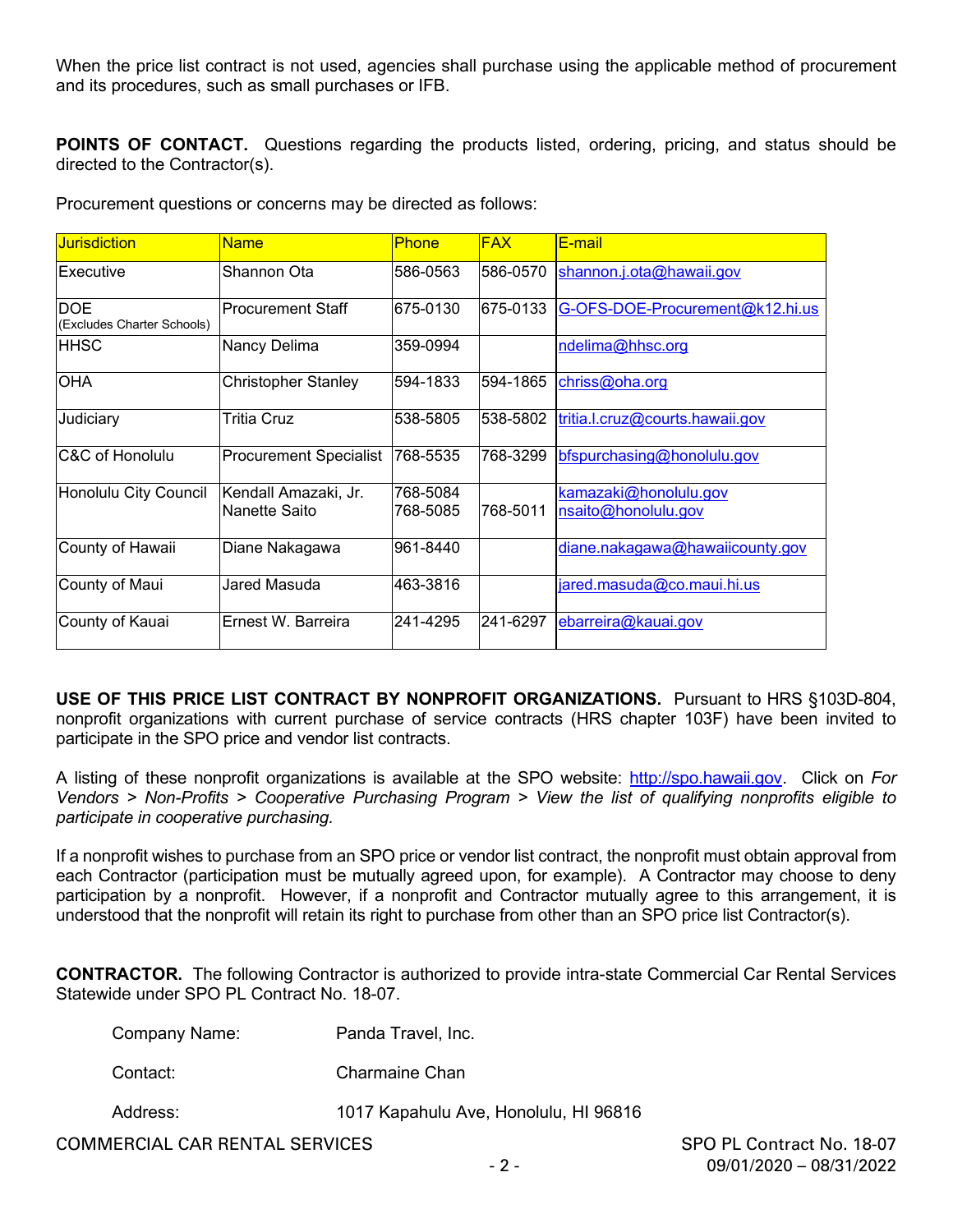| Telephone:          | (808) 738-3312                                                                                    |
|---------------------|---------------------------------------------------------------------------------------------------|
| Hours of Operation: | Monday - Friday: 8:00 am to 5:00 pm                                                               |
| Website:            | https://hawaiistatecars.com to make reservations or to check current<br>contract car rental rates |

**AVAILABILITY AND GUARANTEE.** Compact cars are available on all islands with the exception of Lanai and Hana, Maui. Subcontractors, Enterprise Rent-A-Car, National Car Rental, and Alamo Rent-A-Car guarantee availability of compact cars Monday through Friday (except State holidays) statewide. All other car sizes are subject to availability when reservations are made.

**VEHICLE SIZE.** The size of the vehicle shall be determined by the number of people in the group.

| <b>Compact Car</b>   | 1-2 Passengers       |
|----------------------|----------------------|
| Mid-Size Car         | 3-4 Passengers       |
| <b>Full-size Car</b> | 3-5 Passengers       |
| Mini Van             | 5-7 Passengers       |
| 15-Passenger Van     | 8 or More Passengers |
| <b>SUV</b>           | As Needed            |
| <b>Pickup Truck</b>  | As Needed            |
| 16' Box Truck        | As Needed            |
| 3/4 Ton Pickup       | As Needed            |
| 1 Ton Pickup         | As Needed            |
| 14-15' Cutaway       | As Needed            |
| 12-16' Stakebed      | As Needed            |
| Cargo Van            | As Needed            |
|                      |                      |

**CAR INSURANCE**. No car insurance, such as collision damage waiver, personal accident, personal effects, or supplemental liability shall be purchased by an employee as the State is self-insured. Employees choosing to purchase insurance shall be responsible for the cost.

**VEHICLE INSPECTION.** Employees are required to inspect vehicle for damages prior to leaving the rental pick up area. Any damages shall be reported to the respective rental agent immediately. A copy of the report, if any, shall be retained with the employee's travel documents for verification, if required.

**ACCIDENT CLAIMS** for all automobile accidents or incidents involving rental cars shall be reported to the jurisdiction's Risk Management Office.

| <b>Jurisdiction</b>                                            | <b>Risk Management Office Phone No.</b> |
|----------------------------------------------------------------|-----------------------------------------|
| Executive Branch (including DOE, HHSC, OHA,<br>Judiciary)      | 586-0547                                |
| City & County of Honolulu (Including Honolulu<br>City Council) | 768-3858                                |
| County of Maui                                                 | 270-7897                                |
| County of Kauai                                                | 241-4915                                |
| County of Hawaii                                               | 961-8068                                |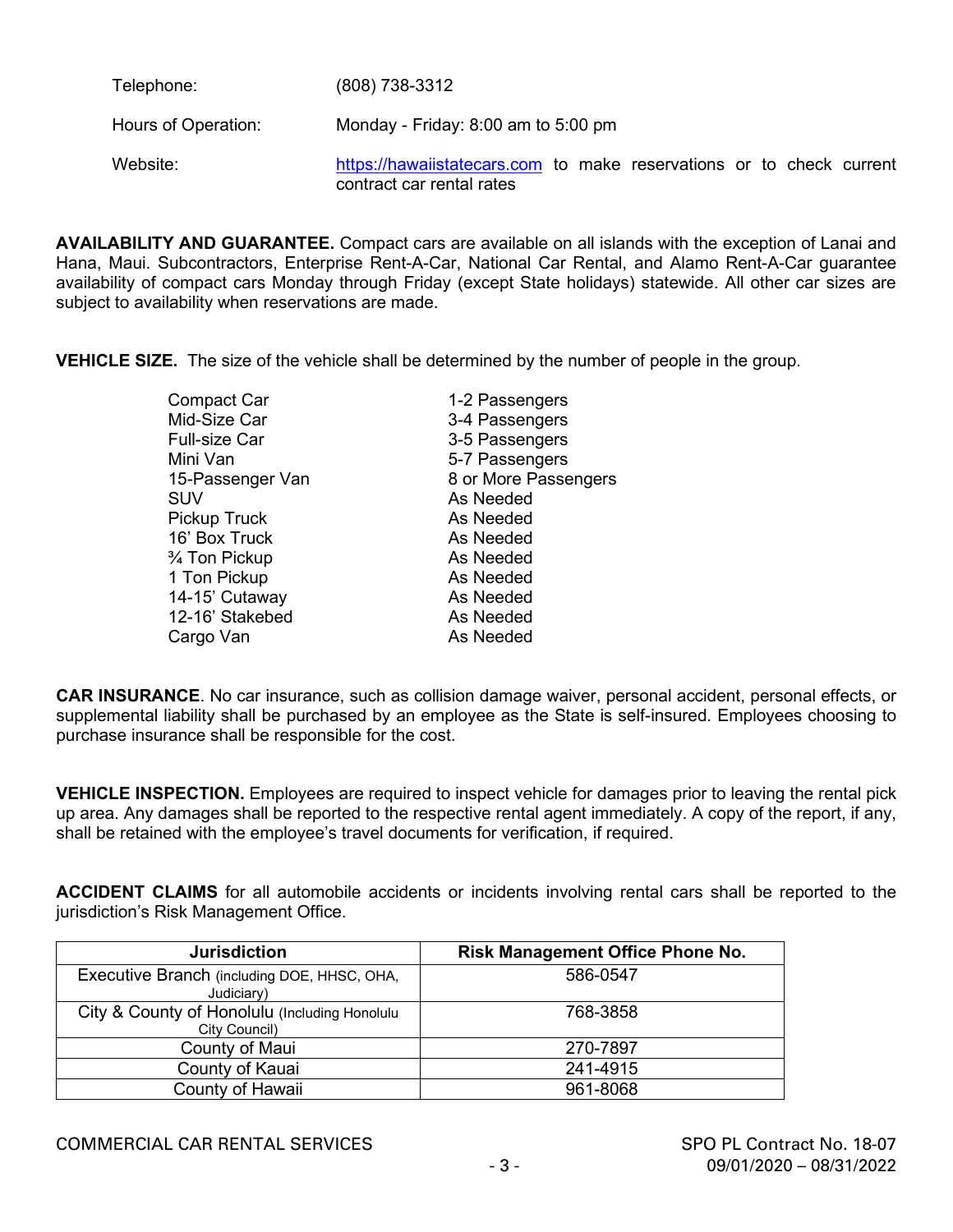Enterprise Rent-A-Car, National Car Rental and Alamo Rent-A-Car shall submit claims directly to the Risk Management Office, and not to the jurisdictions employee or authorized driver. If the State/County denies liability on the basis that the employee was not operating the vehicle within the scope of employment at the time of the loss, the Company may handle the matter directly with the employee. Claims for damage to a vehicle may not include administrative fees.

**RATES** vary by car Rental Company.

|                                | <b>Enterprise</b>                          | <b>Enterprise</b> | <b>Enterprise</b> | <b>National</b> | <b>National</b> | <b>National</b> | Alamo          | <b>Alamo</b> | Alamo          |
|--------------------------------|--------------------------------------------|-------------------|-------------------|-----------------|-----------------|-----------------|----------------|--------------|----------------|
| <b>Car Size/Daily Rates</b>    | <b>Daily</b>                               | Weekly            | <b>Monthly</b>    | <b>Daily</b>    | <b>Weekly</b>   | <b>Monthly</b>  | <b>Daily</b>   | Weekly       | <b>Monthly</b> |
| Economy                        | \$72.00                                    | \$432.00          | \$1,728.00        | \$73.00         | \$438.00        | \$1,752.00      | \$74.00        | \$444.00     | \$1,776.00     |
| Compact                        | \$72.00                                    | \$432.00          | \$1,728.00        | \$73.00         | \$438.00        | \$1,752.00      | \$74.00        | \$444.00     | \$1,776.00     |
| Midsize/Intermediate           | \$73.00                                    | \$438.00          | \$1,752.00        | \$75.00         | \$450.00        | \$1,800.00      | \$76.50        | \$459.00     | \$1,836.00     |
| Full                           | \$82.00                                    | \$492.00          | \$1,968.00        | \$85.00         | \$510.00        | \$2,040.00      | \$86.00        | \$516.00     | \$2,064.00     |
| Mini-Van (7-8 passenger)       | \$115.00                                   | \$690.00          | \$2,760.00        | \$116.00        | \$696.00        | \$2,784.00      | \$117.00       | \$702.00     | \$2,808.00     |
| 2 door, 4 WD Jeep              | n/a                                        | n/a               | n/a               | n/a             | n/a             | n/a             | \$112.00       | \$672.00     | \$2,688.00     |
| 4 door, 4 WD Jeep              | n/a                                        | n/a               | n/a               | n/a             | n/a             | n/a             | \$116.00       | \$696.00     | \$2,784.00     |
| Sports Utility Van (standard)  | \$113.00                                   | \$678.00          | \$2,712.00        | \$115.00        | \$690.00        | \$2,760.00      | \$117.00       | \$702.00     | \$2,808.00     |
| Sports Utility Van (full size) | \$210.00                                   | \$1,260.00        | \$5,040.00        | n/a             | n/a             | n/a             | n/a            | n/a          | n/a            |
| Pickup Truck (standard)        | \$114.50                                   | \$687.00          | \$2,748.00        | n/a             | n/a             | n/a             | n/a            | n/a          | n/a            |
| Pickup Truck (large)           | \$114.50                                   | \$687.00          | \$2,748.00        | n/a             | n/a             | n/a             | n/a            | n/a          | n/a            |
| Cargo Vans                     | \$114.50                                   | \$687.00          | \$2,748.00        | n/a             | n/a             | na/             | n/a            | n/a          | n/a            |
| 15 - passenger van             | \$200.00                                   | \$1,200.00        | \$4,800.00        | n/a             | n/a             | n/a             | n/a            | n/a          | n/a            |
| $16'$ Box                      | \$203.00                                   | \$1,218.00        | \$4,872.00        | n/a             | n/a             | n/a             | n/a            | n/a          | n/a            |
| 3/4 ton p/up 2wd               | \$129.00                                   | \$774.00          | \$3.096.00        | n/a             | n/a             | n/a             | n/a            | n/a          | n/a            |
| 3/4 ton p/up 4wd               | \$129.00                                   | \$774.00          | \$3,096.00        | n/a             | n/a             | n/a             | n/a            | n/a          | n/a            |
| 1 ton p/up 2wd                 | \$133.00                                   | \$798.00          | \$3,192.00        | n/a             | n/a             | n/a             | n/a            | n/a          | n/a            |
| 1ton p/up 4wd                  | \$133.00                                   | \$798.00          | \$3,192.00        | n/a             | n/a             | n/a             | n/a            | n/a          | n/a            |
| High-top Cargo Van             | \$129.00                                   | \$774.00          | \$3,096.00        | n/a             | n/a             | n/a             | n/a            | n/a          | n/a            |
| 14-15' Cutaway                 | \$183.00                                   | \$1,098.00        | \$4.392.00        | n/a             | n/a             | n/a             | n/a            | n/a          | n/a            |
| 12-14' Stakebed                | \$203.00                                   | \$1,218.00        | \$4,872.00        | n/a             | n/a             | n/a             | n/a            | n/a          | n/a            |
| 15-16'Stakebed                 | \$203.00                                   | \$1,218.00        | \$4,872.00        | n/a             | n/a             | n/a             | n/a            | n/a          | n/a            |
| HD Cargo Van                   | \$119.00                                   | \$714.00          | \$2,856.00        | n/a             | n/a             | n/a             | n/a            | n/a          | n/a            |
| Mini Cargo Van                 | \$119.00                                   | \$714.00          | \$2,856.00        | n/a             | n/a             | n/a             | n/a            | n/a          | n/a            |
|                                | \$27.50 + tax (Oahu, Maui, Kauai, Molokai) |                   |                   |                 |                 |                 |                |              |                |
| Drop Charges                   | \$38.50 + tax (Hilo/Kona or reverse)       |                   |                   |                 |                 |                 |                |              |                |
| <b>Additional Driver Fee</b>   | waived                                     |                   |                   | waiv ed         |                 |                 | waived         |              |                |
| Under Age Driver Fee (21-25    |                                            |                   |                   |                 |                 |                 |                |              |                |
| years)                         | waived                                     |                   |                   | waiv ed         |                 |                 | waived         |              |                |
| <b>Grace Period</b>            | 59 minutes                                 |                   |                   | 59 minutes      |                 |                 | 59 minutes     |              |                |
| Overtime Charges               | \$15.00 per hr                             |                   |                   | \$15.00 per hr  |                 |                 | \$15.00 per hr |              |                |

## **New Rates Effective 4/27/2022:**

**INCLUSIONS**. All rentals include unlimited mileage, daily rate, state and county taxes, airport concession fees, customer facility charge, highway surcharge, vehicle licensing fees, and one full tank of gas. Vehicles **DO NOT**  need to be refueled upon return. If additional fuel is required, to complete authorized business, employees can purchase gas at any retail station and seek reimbursement from the purchasing agency. Alternatively, on multiple day rentals, the vehicle may be returned to the station for a new vehicle with a full tank of gas (reservations are required).

**CANCELLATIONS**. There are no cancellation penalties, however the contractor reserves the right to impose fees for agencies or drivers who repeatedly do not call and do not show up for their reserved rental. As a courtesy to car rental companies, reservations should be cancelled as soon as possible.

**NO SMOKING.** Smoking in rental vehicles is prohibited under all circumstances. Should the rental car have a smoke smell or show any signs of smoking (ashes, cigarette butts, etc.) in rental vehicle upon return, a \$100 detailing fee will be charged.

COMMERCIAL CAR RENTAL SERVICES SPO PL Contract No. 18-07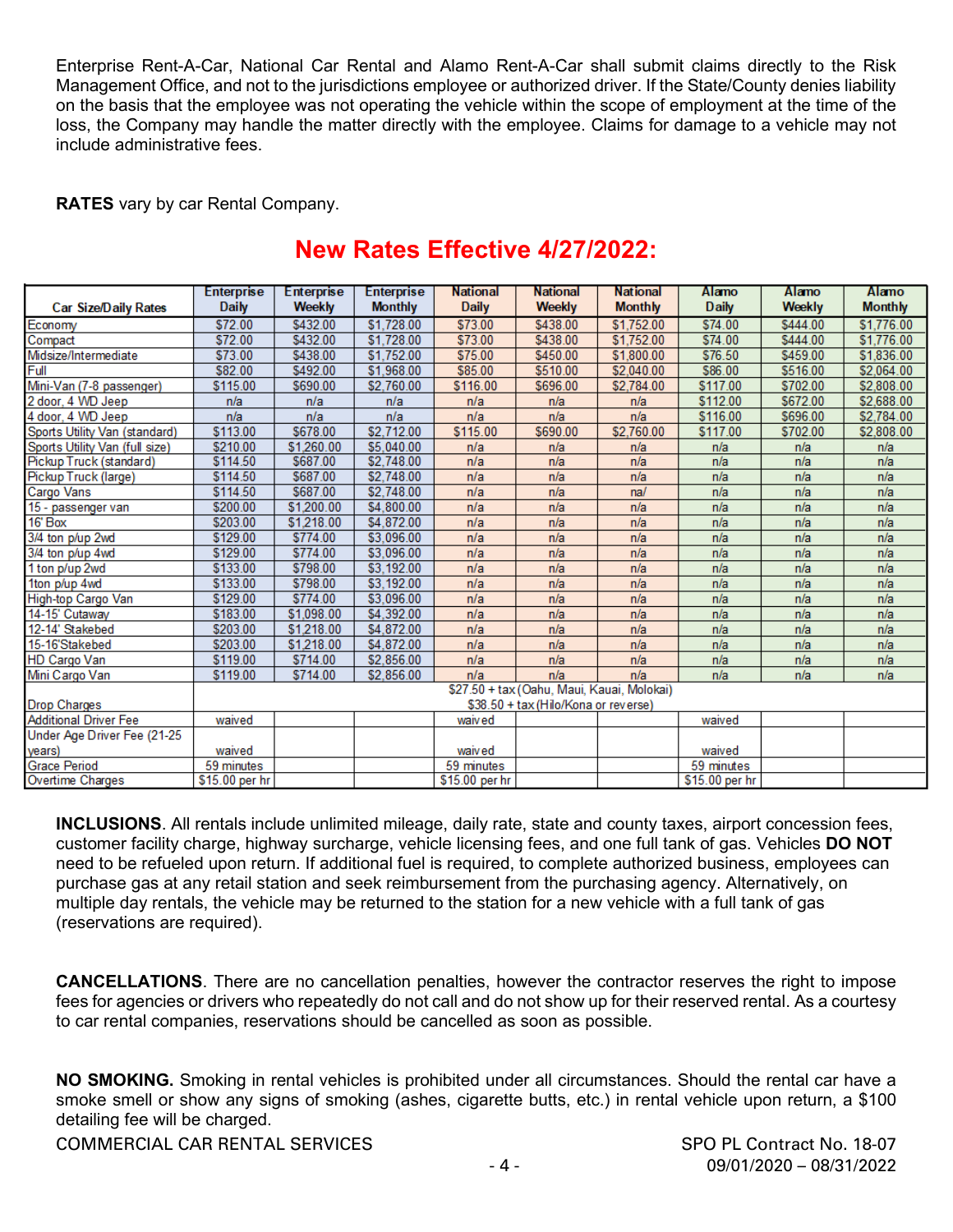**PROCEDURES TO FOLLOW** when a car rental is required for intra-state travel. This price list contract is not applicable to out-of-state car rental.

On the Panda State website, [https://hawaiistatecars.com,](https://hawaiistatecars.com/) renters shall have the choice to make reservations online or by telephone for Enterprise Rent-A-Car, National Car Rental, or Alamo Rent-A-Car.

- Online reservations: Access via [htps://hawaiistatecars.com](htps://hawaiistatecars.com/) Login or access as a guest to make reservations. Creating a login will allow you to access user information and history. The pCard information is required when making reservations. A Panda Travel booking number will be provided at the time reservations are made. A confirmation number will be sent to the e-mail address provided in the reservation. Requests received after reservation hours will receive a car rental confirmation on the next business day.
- Rates: [htps://hawaiistatecars.com](htps://hawaiistatecars.com/) is pre-populated with the State's contracted rates
- Phone Reservations: Oahu: (808) 924-5459 (Call Center) Supervisor Kana Yamamoto Toll free: (855) 853-2390
- Reservation Hours: Monday Friday 8:00 am to 5:00 pm

Receipt: EAN's handheld devices will not print out a "zero balance" receipt upon return of the vehicle. The driver will receive a receipt, however it will display the price of the rental rate that was booked. The driver may proceed to the counter to get a copy of the "zero balance" receipt.

The coordinator may also request a "zero balance" receipt from the [www.HawaiiStateCars.com](http://www.hawaiistatecars.com/) webpage. When requesting the receipt they must add in the comment section, "zero balance." All receipt requests will be sent to the coordinator who submitted the original reservation request. If the receipt needs to be sent to a different person, the new email address needs to be provided in the comment section.

Rental Agreement: A copy of the rental agreement can now be provided via email. The driver will need to provide their email address (preferably their State of Hawaii email address). The driver can still request a printed copy from the team. The coordinator may also request a copy of the rental agreement via [www.HawaiiStateCars.com](http://www.hawaiistatecars.com/) using the request invoice option and specify in the comment section, "copy of rental agreement."

| Car Company                            | <b>Enterprise Rent-A-</b><br>Car | <b>National Car Rental</b> | Alamo Rent-A-Car |
|----------------------------------------|----------------------------------|----------------------------|------------------|
| <b>Merchant Category</b><br>Code (MCC) | 3405                             | 3393                       | 3387             |
| Corporate Account No.                  | <b>HAWGOV</b>                    | 5028691                    | 7014899          |

Special Note: Molokai's pick up and return location code is **MKK**.

**COMPLIANCE PURSUANT TO HRS §103D-310(c).** Prior to awarding this contract, the SPO verified compliance of the Contractor(s) named in the SPO Price List Contract No. 18-07. *No further compliance verification is required prior to issuing pCard payment when utilizing this contract.*